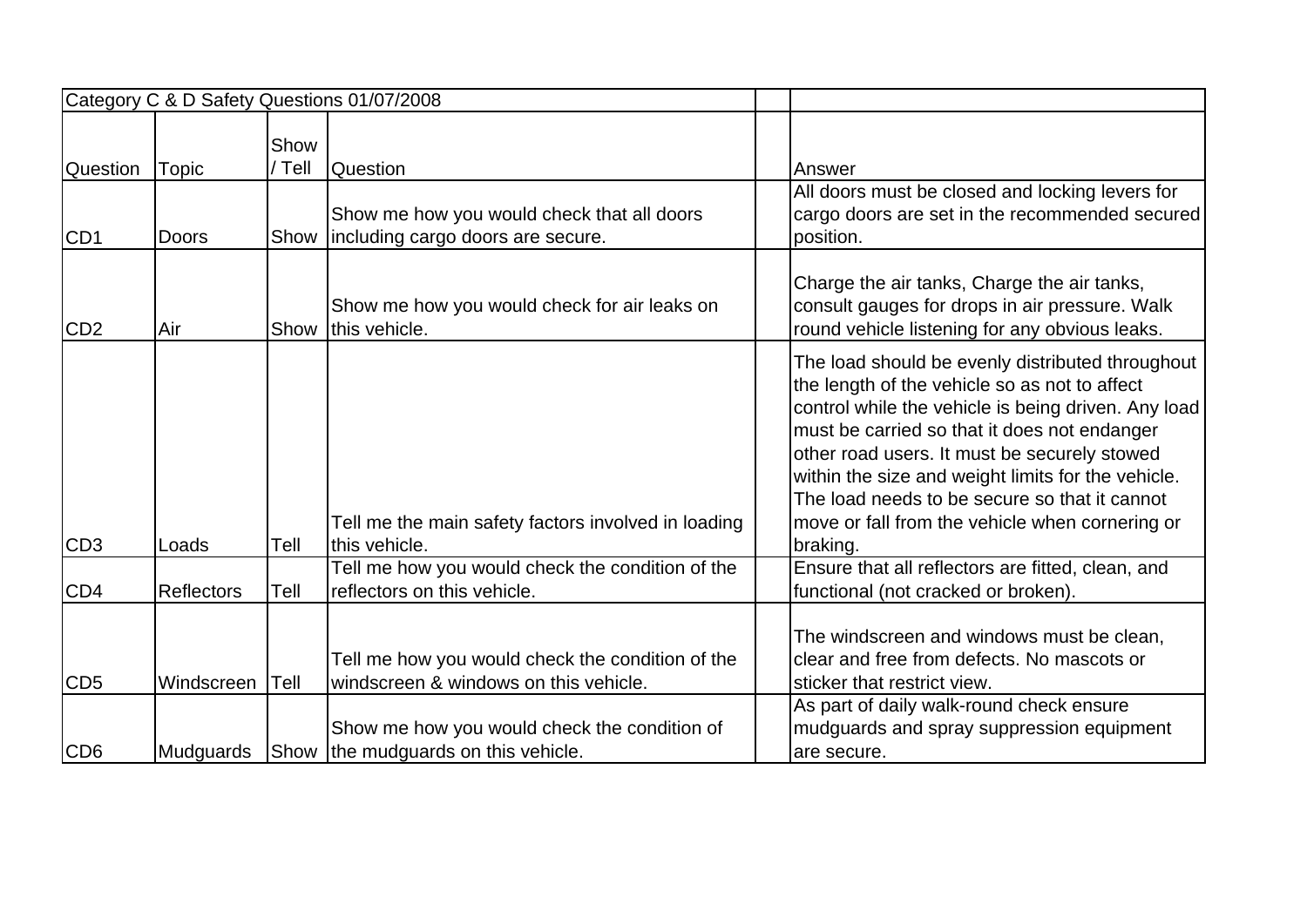|                 |               |                | Category C & D Safety Questions 01/07/2008                                                                                                                                           |                                                                                                                                                                                                                                                                                                                                                 |
|-----------------|---------------|----------------|--------------------------------------------------------------------------------------------------------------------------------------------------------------------------------------|-------------------------------------------------------------------------------------------------------------------------------------------------------------------------------------------------------------------------------------------------------------------------------------------------------------------------------------------------|
| <b>Question</b> | <b>Topic</b>  | Show<br>/ Tell | <b>Question</b>                                                                                                                                                                      | Answer                                                                                                                                                                                                                                                                                                                                          |
| CD <sub>7</sub> | <b>Tyres</b>  | Tell           | Tell me how you would check your tyres to ensure<br>that they are correctly inflated, have sufficient<br>tread depth and that their general condition is safe<br>to use on the road. | Follow manufacturer's guide, using appropriate<br>equipment, check and adjust pressures when<br>tyres are cold. Must have a tread depth of at<br>least 1mm across 3⁄4 of the breadth of the tread<br>and in a continuous band around the entire<br>circumference. There should be no cuts, damage<br>or signs of cord visible at the sidewalls. |
| CD <sub>8</sub> | <b>Wipers</b> | Tell           | Tell me how you would check the condition of the<br>windscreen wipers on this vehicle.                                                                                               | Windscreen wipers must operate. Blades should<br>be in good condition.                                                                                                                                                                                                                                                                          |
| CD <sub>9</sub> | Body          | Tell           | Tell me how you would check the condition of the<br>body is safe on this vehicle.                                                                                                    | As part of a daily walk-round check, ensure the<br>body is fully roadworthy and there are no<br>significant defects. No loose panels or items,<br>which could endanger other road users. All<br>inspection panels must be secure.                                                                                                               |
| <b>CD10</b>     | Air           | Show           | Show me how you would check for the correct air<br>pressure on this vehicle.                                                                                                         | Ensure gauges are reading the correct pressures<br>for the vehicle and that all warning lights are<br>extinguished and audible warning devices are not<br>sounding.                                                                                                                                                                             |
| <b>CD11</b>     | Oil           | Tell           | Identify where you would check the engine oil level<br>and tell me how you would check that the engine<br>has sufficient oil.                                                        | Identify dipstick / oil level indicator, describe<br>check of oil level against the minimum/maximum<br>markers.                                                                                                                                                                                                                                 |
| <b>CD12</b>     | Wheel nuts    |                | Show me how you would check the wheel nuts are<br>Show Secure on this vehicle.                                                                                                       | A visual check to identify any nuts that are<br>obviously loose, and check that the wheel nut<br>indicators (if fitted) are in alignment.                                                                                                                                                                                                       |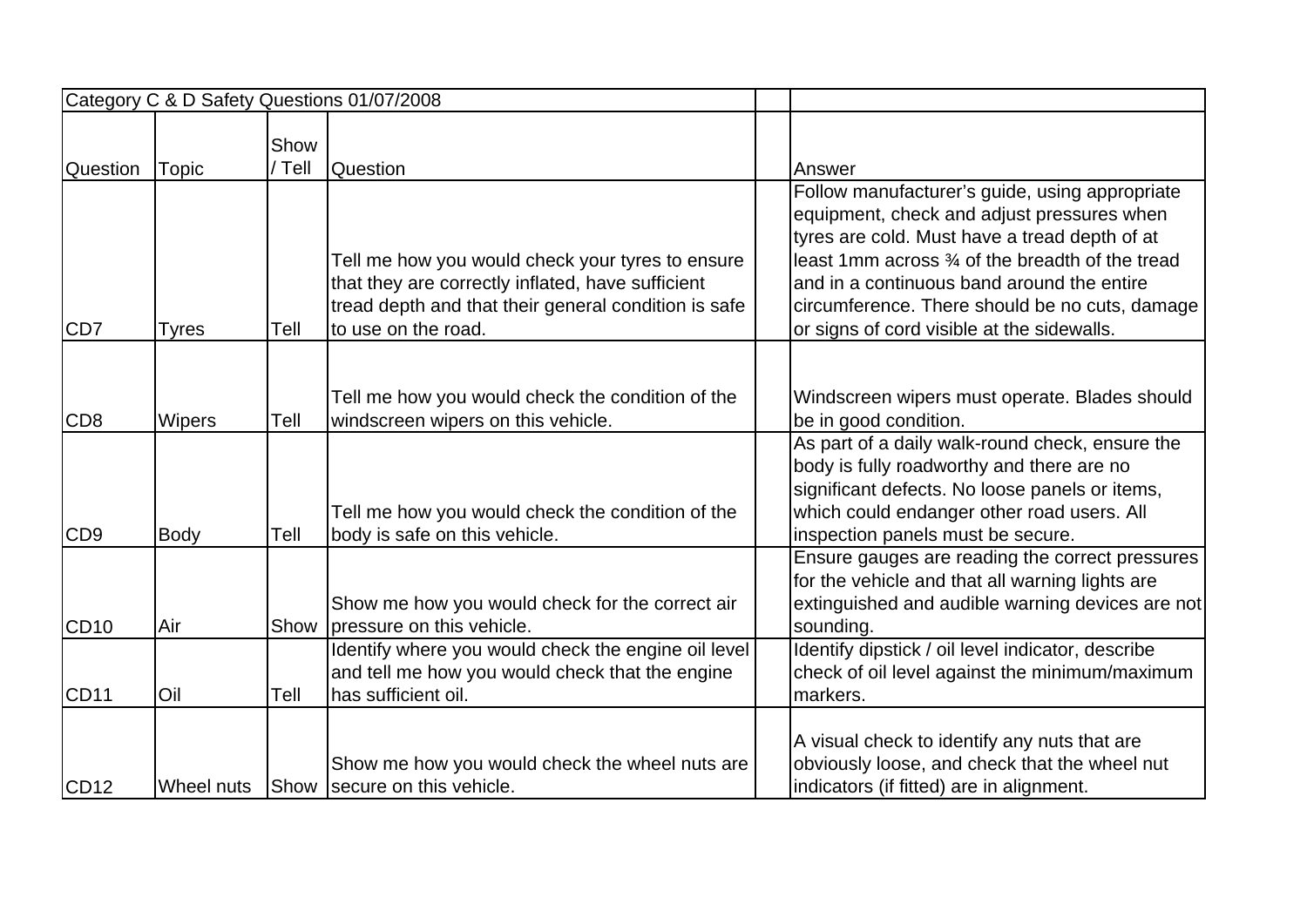| Category C & D Safety Questions 01/07/2008 |                     |                |                                                                                                                                                                                 |  |                                                                                                                                                                                  |  |
|--------------------------------------------|---------------------|----------------|---------------------------------------------------------------------------------------------------------------------------------------------------------------------------------|--|----------------------------------------------------------------------------------------------------------------------------------------------------------------------------------|--|
| Question                                   | <b>Topic</b>        | Show<br>/ Tell | <b>Question</b>                                                                                                                                                                 |  | Answer                                                                                                                                                                           |  |
| <b>CD13</b>                                | Audible<br>warning  | Show           | Show me how you would check the operation<br>(specify horn, warning device for reversing) of the<br>audible warning devices on this vehicle.                                    |  | Demonstrate use of control.                                                                                                                                                      |  |
| <b>CD14</b>                                | Suspension          | Tell           | Tell me how you would check the condition of the<br>suspension on this vehicle.                                                                                                 |  | As part of a daily walk-round check, suspension<br>should be checked for any obvious signs of<br>deterioration or damage.                                                        |  |
| <b>CD15</b>                                | <b>Brake lights</b> | Show           | Show me how you would check that the brake<br>lights are working on this vehicle (I can assist you,<br>if you need to switch the ignition on, please don't<br>start the engine) |  | Operate brake pedal, make use of reflections in<br>windows, garage doors, etc, or ask someone to<br>help.                                                                        |  |
| <b>CD16</b>                                | Coolant             | Tell           | Identify where you would check the engine coolant<br>level and tell me how you would check that the<br>engine has the correct level.                                            |  | Identify high/low level markings on header tank<br>where fitted or radiator filler cap, and describe<br>how to top up to correct level.                                          |  |
| <b>CD17</b>                                | Lights              | Tell           | Tell me how you would check that the headlamps,<br>sidelights & tail lights are working.                                                                                        |  | Explain. Operate switch (turn on ignition if<br>necessary), walk round vehicle.                                                                                                  |  |
| <b>CD18</b>                                | Tachograph          | Show           | Show me how you would replace the tachograph<br>disc on this vehicle.                                                                                                           |  | Candidate to demonstrate how to insert<br>tachograph disc. Digital tachographs may require<br>an explanation if the candidate does not have a<br>digital card                    |  |
| <b>CD19</b>                                | Tail lift etc.      | Tell           | Tell me how you would operate the loading<br>mechanism on this vehicle (vehicle specific i.e. Tail<br>Lift).                                                                    |  | Candidates should be able to explain briefly the<br>correct operation and safe working practice of<br>specific machinery fitted to the vehicle, e.g. tail<br>lift, kneeling bus. |  |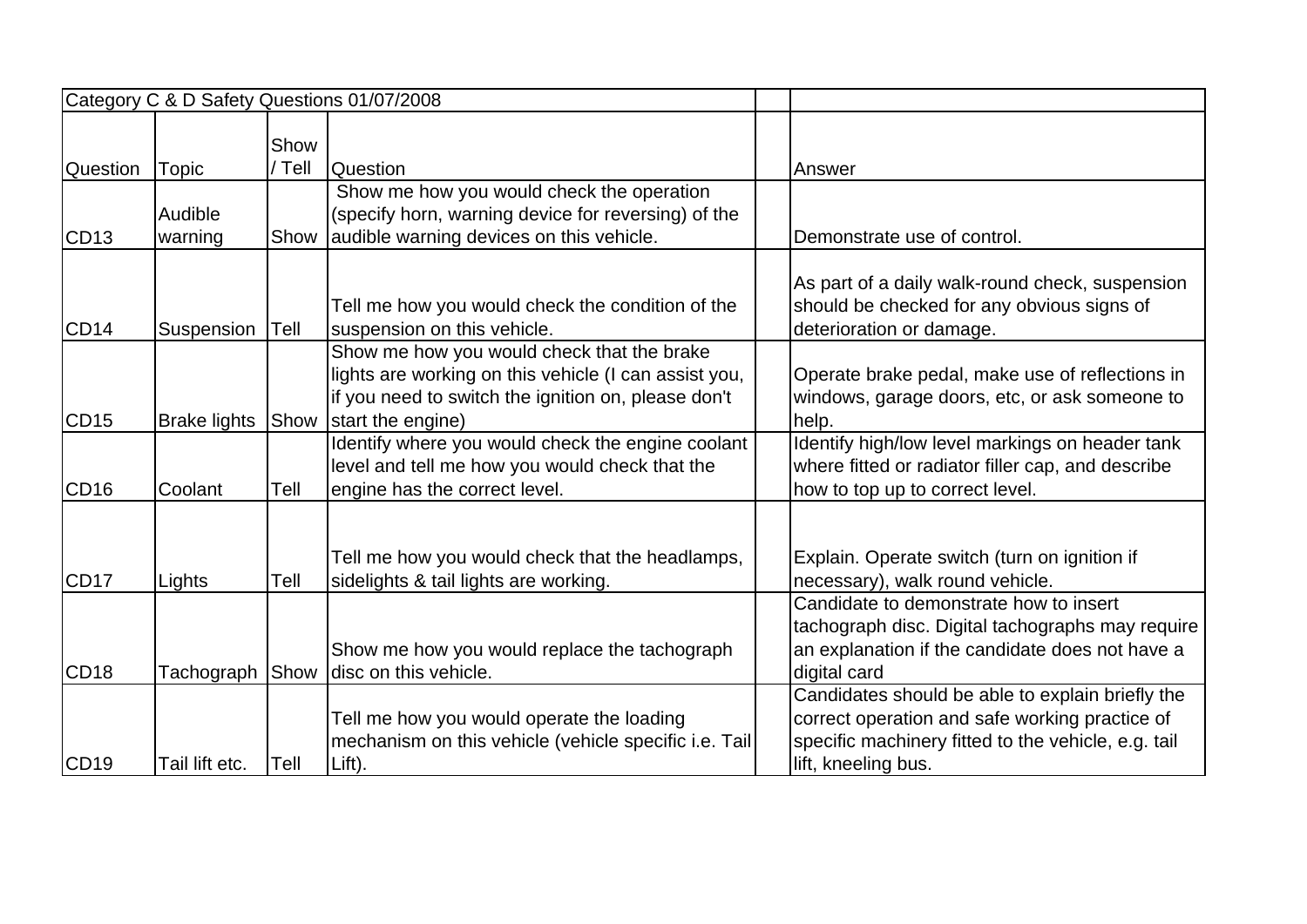|                 |                   |                | Category C & D Safety Questions 01/07/2008                                                                              |                                                                                                                                                                                                                                                                                                                                                                                                                                                                        |
|-----------------|-------------------|----------------|-------------------------------------------------------------------------------------------------------------------------|------------------------------------------------------------------------------------------------------------------------------------------------------------------------------------------------------------------------------------------------------------------------------------------------------------------------------------------------------------------------------------------------------------------------------------------------------------------------|
| <b>Question</b> | <b>Topic</b>      | Show<br>/ Tell | <b>Question</b>                                                                                                         | Answer                                                                                                                                                                                                                                                                                                                                                                                                                                                                 |
| <b>CD20</b>     | Steering          | Show           | Show me / explain how you would check that the<br>power assisted steering is working.                                   | If the steering becomes heavy the system may<br>not be working properly. Before starting a journey<br>two simple checks can be made. Gentle pressure<br>on the steering wheel, maintained while the<br>engine is started, should result in a slight but<br>noticeable movement as the system begins to<br>operate. Alternatively turning the steering wheel<br>just after moving off will give an immediate<br>indication that the power assistance is<br>functioning. |
| <b>CD21</b>     | Indicators        |                | Show me how you would check that the direction<br>Show   indicators are working.                                        | Applying the indicators or hazard warning switch<br>and check functioning of all indicators.                                                                                                                                                                                                                                                                                                                                                                           |
| <b>CD22</b>     | Washer fluid Tell |                | Identify where the windscreen washer reservoir is<br>and tell me how you would check the windscreen<br>washer level.    | Identify reservoir and explain how to check level.                                                                                                                                                                                                                                                                                                                                                                                                                     |
| CD23            |                   |                | Show me what instrument checks you would make<br>Instruments Show before and after starting the engine on this vehicle. | Check to make sure all gauges and warning<br>systems are working. Ensure that all gauges are<br>reading correctly and that warning lights / audible<br>warning devices are extinguished before moving<br>away.                                                                                                                                                                                                                                                         |